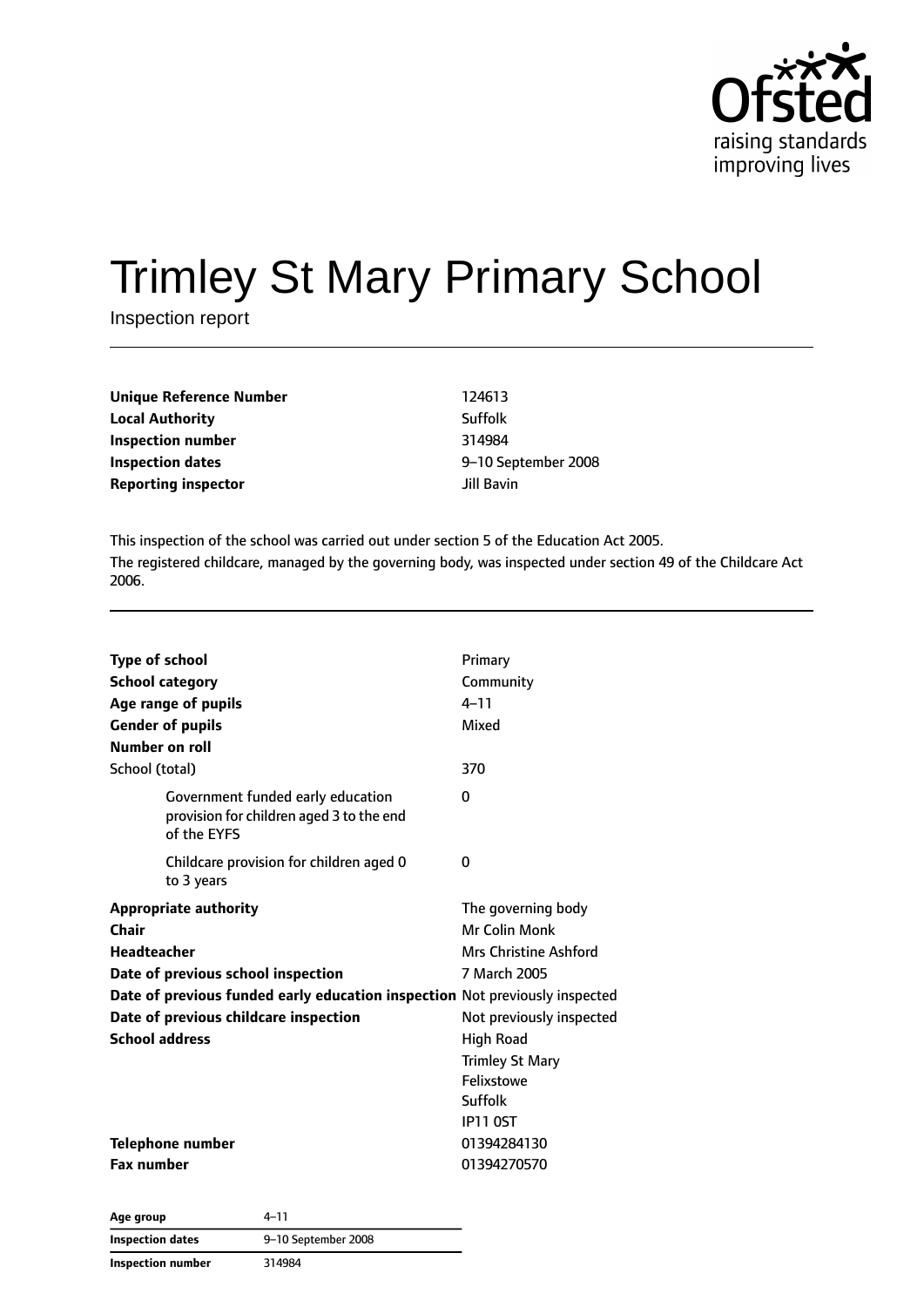.

<sup>©</sup> Crown copyright 2008

Website: www.ofsted.gov.uk

This document may be reproduced in whole or in part for non-commercial educational purposes, provided that the information quoted is reproduced without adaptation and the source and date of publication are stated.

Further copies of this report are obtainable from the school. Under the Education Act 2005, the school must provide a copy of this report free of charge to certain categories of people. A charge not exceeding the full cost of reproduction may be made for any other copies supplied.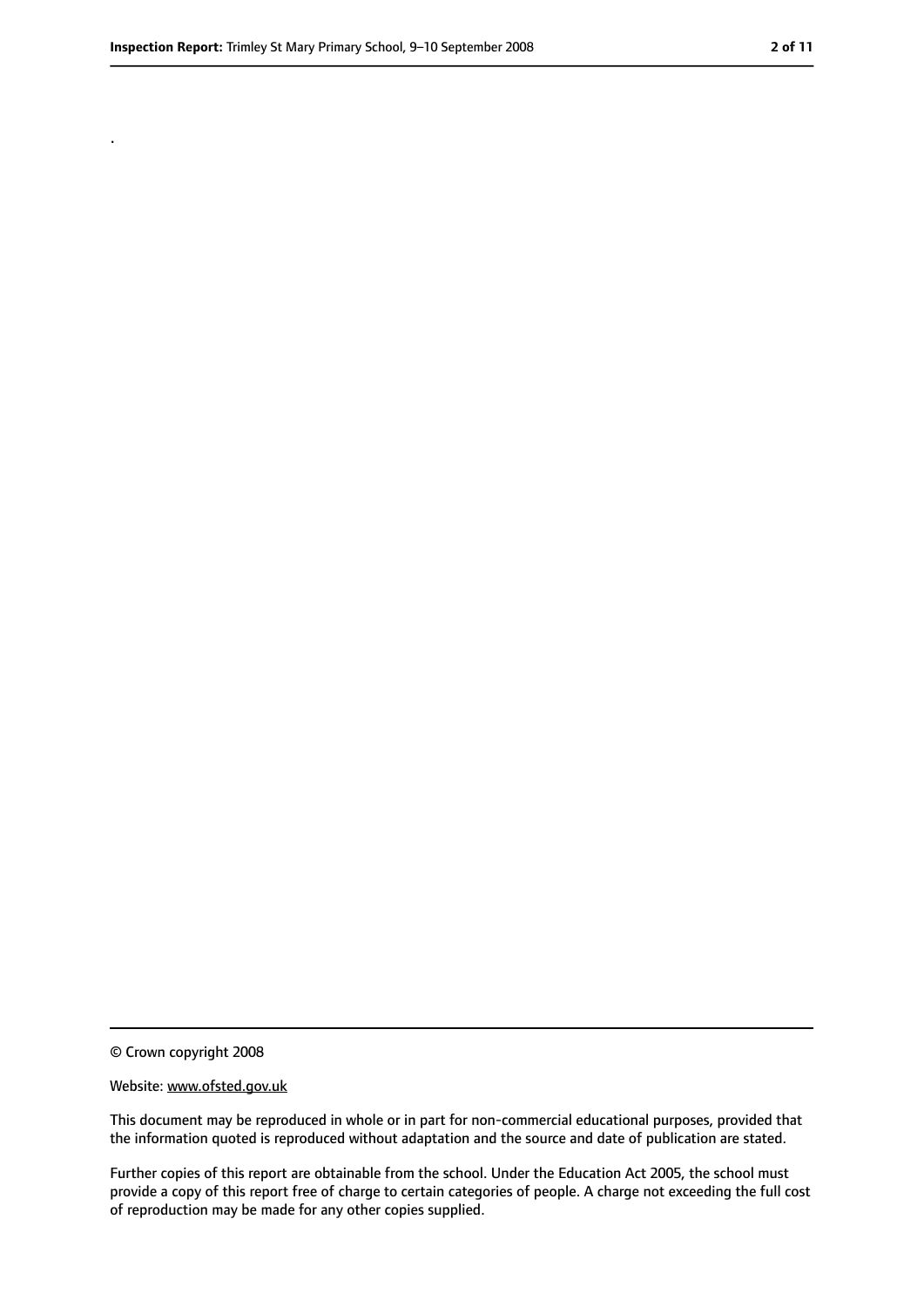# **Introduction**

The inspection was carried out by three Additional Inspectors.

#### **Description of the school**

This is a larger than average primary school with separate pre-school provision in the school grounds but which is not the responsibility of the school governors. There are very few minority ethnic children in the school and none with English as an additional language. There are fewer children with additional learning needs than in most schools. Children's abilities vary from year to year and within year groups, but most commonly children join the Reception class with the levels of skill expected for their age. There are two classes of similar size in each year group. Most teachers have moved to different year groups this term and some children have moved into different classes.

The school attained full Healthy Schools status in 2007 and is currently working towards an environmental award. The current headteacher joined the school in April 2008. The inspection started on the fifth day of the new academic year.

#### **Key for inspection grades**

| Grade 1 | Outstanding  |
|---------|--------------|
| Grade 2 | Good         |
| Grade 3 | Satisfactory |
| Grade 4 | Inadequate   |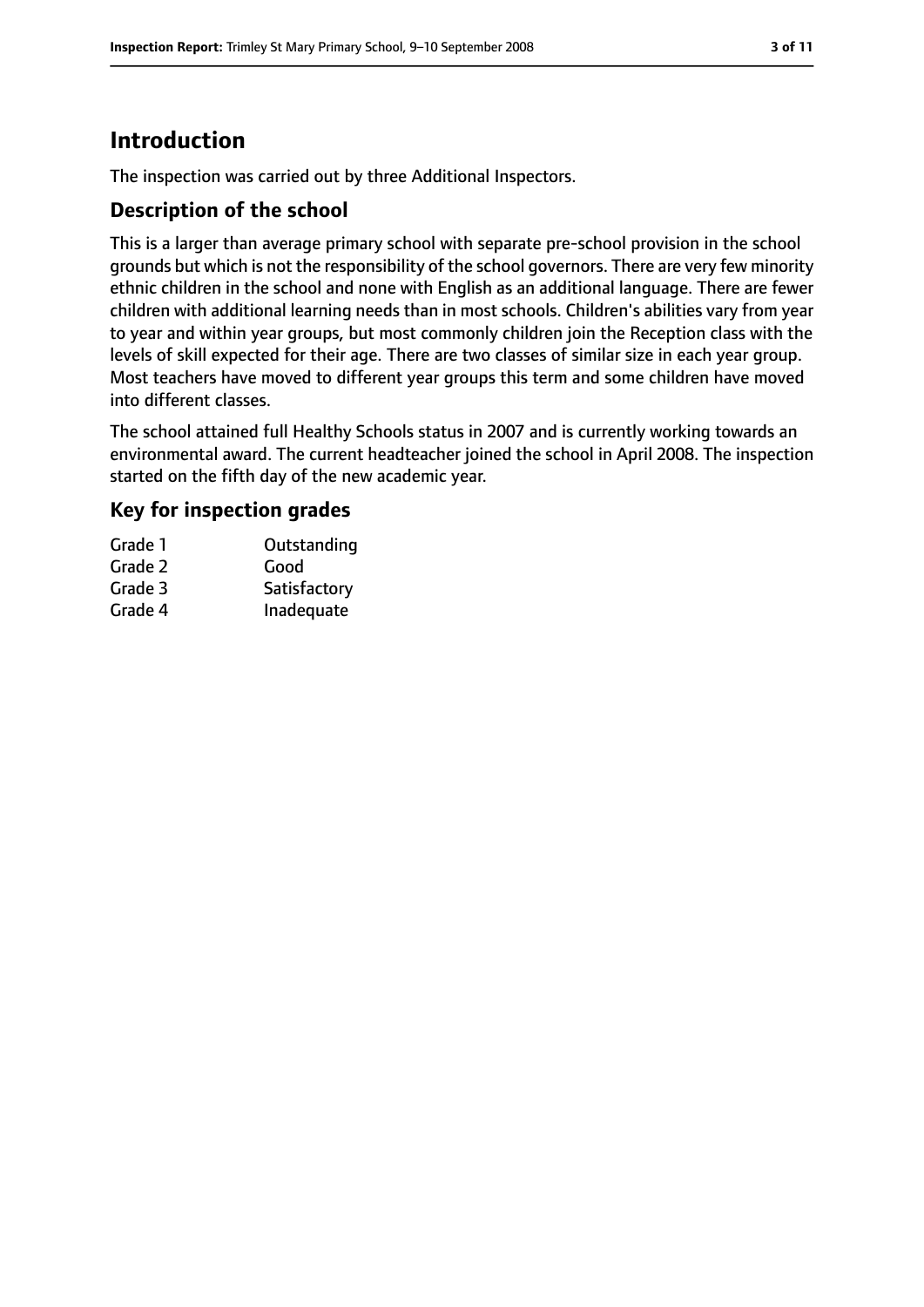# **Overall effectiveness of the school**

#### **Grade: 3**

This is a satisfactory and improving school. While the great majority of parents are supportive of the school's work a minority are concerned about recent changes to staffing and class organisation. Inspectors endorse the headteacher's judgement of the school's strengths and weaknesses, believing it to be accurate and perceptive. She has quickly taken up the reins of those developments she inherited and most importantly has rapidly prioritised and communicated clear expectations to staff. The impact of this is apparent in an emerging whole school approach to encourage all children to develop a wider range of thinking skills. This has already improved teaching and enriched learning for all children. Most significantly, it has helped the school to address an issue from the previous inspection and enhanced learning for higher attaining children.

Adequate teaching overall ensures that most children in the school make expected rates of progress and reach broadly average standards by the end of Year 2 and Year 6. Standards in English are good and past improvements have been maintained. The school is now rightly focusing on improving standards and achievement in mathematics; a good start has already been made on ensuring that key mathematical skills, such as calculation, are taught systematically but more needs to be done. Subject leaders and governors welcome the clarity the headteacher has brought to school development. Their support means that the school has a satisfactory capacity for further improvement. Leadership and management are satisfactory overall because the introduction of a watertight system for prioritising and systematically evaluating the impact of change is still very recent. This means that governors and subject leaders are still developing their effectiveness in driving school improvement. Consequently, the school is just beginning to benefit more from initiatives to help children improve.

Teaching and learning are satisfactory overall, but the quality varies widely from outstanding to barely satisfactory. This is largely attributable to differences in teachers' expectations of what children can achieve. The school recognises the value of ensuring that teachers work more closely together to share good practice but needs to do more to ensure all children are served equally well by carefully planned activities in mathematics and that all have sufficient access to computers. For these reasons, the curriculum is satisfactory rather than good, despite the many examples of enrichment activities used to enhance children's learning which contribute to their good personal development. Children enjoy school, behave well and attendance is good.

#### **Effectiveness of the Early Years Foundation Stage**

#### **Grade: 3**

Children join the Reception classes with a range of knowledge and skills that generally reflect expectations for their age group. School records indicate that children now in Year 1 made good progress during their Reception Year and most attained the expected levels in all aspects of their learning. Nevertheless, assessments of what children can do and have achieved by the end of the Reception classes are not always reliable. As the school has identified, there has often been a lack of continuity in children's learning when they move into Year 1 and although thisis now being addressed it istoo soon to evaluate the impact of this either in the Foundation Stage or in Year 1.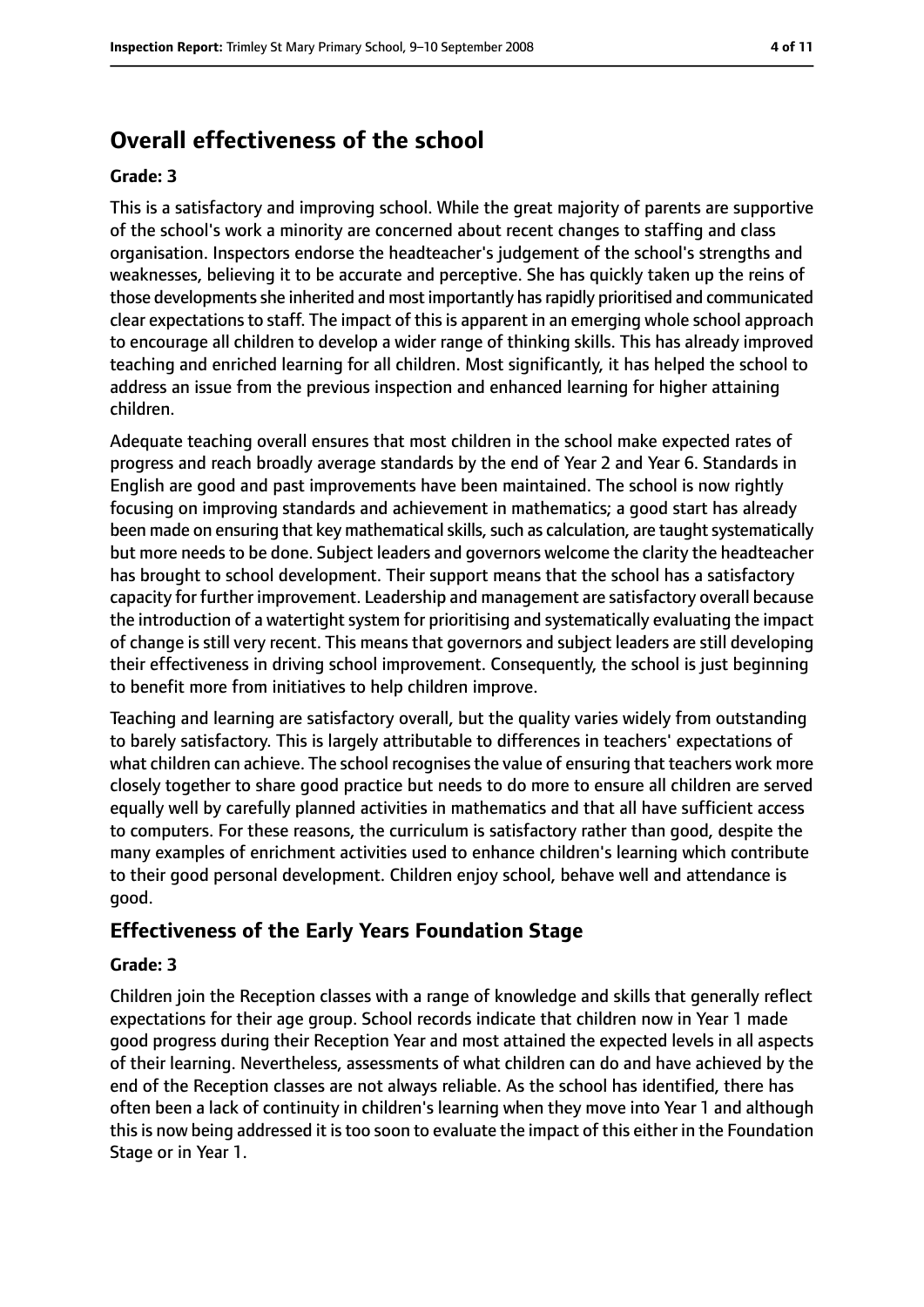The most skilful teaching encourages children to learn independently and provides stimulating activities that allow them to explore and develop their ideas, to discover things for themselves, such as the weight of large wooden blocks, and to appreciate the wonders of the natural world. Nevertheless, provision is satisfactory rather than good because there are inconsistencies in the quality of teaching. Children do not always have sufficient opportunities to learn through their own discovery. The management of the provision is satisfactory. Links with parents are good and children are well cared for.

#### **What the school should do to improve further**

- Ensure that key skills in mathematics are developed consistently and systematically throughout the school.
- Ensure that Early Years Foundation Stage assessment is consistently accurate.
- Share the best practice seen in lessons in order to raise the quality of teaching across the school to consistently good.

A small proportion of schools whose overall effectiveness is judged satisfactory but which have areas of underperformance will receive a monitoring visit by an Ofsted inspector before their next Section 5 inspection.

# **Achievement and standards**

#### **Grade: 3**

Most children make satisfactory progress throughout the school, although there are examples of individual children and some groups of children doing better than this. Because of the extra help they receive, children who find learning difficult make good progress. In 2008 children made satisfactory gains in reading, writing, mathematics and science by the end of Year 2 and so reached standards similar to most 7 year olds. Skilful teaching in Year 6 meant that most children made good progress during the year to reach standards similar to most children nationally in English, mathematics and science in 2008. However, the weakest results were in mathematics. Children reach expected levels of skill in information and communication technology (ICT). Recent improvements in teachers' questioning skills mean that children who find learning relatively easy are now making satisfactory progress.

## **Personal development and well-being**

#### **Grade: 2**

Children enjoy school, with many participating eagerly in the good range of different activities on offer, and they gain greater self-confidence as they progress through the years. Children's positive attitudes, and their attention and cooperation, contribute well to their progress in lessons. They show respect for adults and for each other and have a good understanding of right and wrong. While they gain knowledge and understanding of cultures other than their own, some children still stereotype people from other cultures. Many of the children's actions, such as involvement in charitable work or taking on duties around the school, reflect a positive community contribution. However, children's understanding of wider issues of citizenship is not as secure. The combination of academic progress and personal development means that children are adequately prepared for future stages in their learning and the workplace. Children enjoy exercise and sports, with some notable successes, and understand the importance of keeping fit. Many walk or cycle to school and most understand the reason for eating and drinking nutritious produce. Pupils feel safe in the school and are confident that they can raise any issues with adults and that they will be promptly dealt with.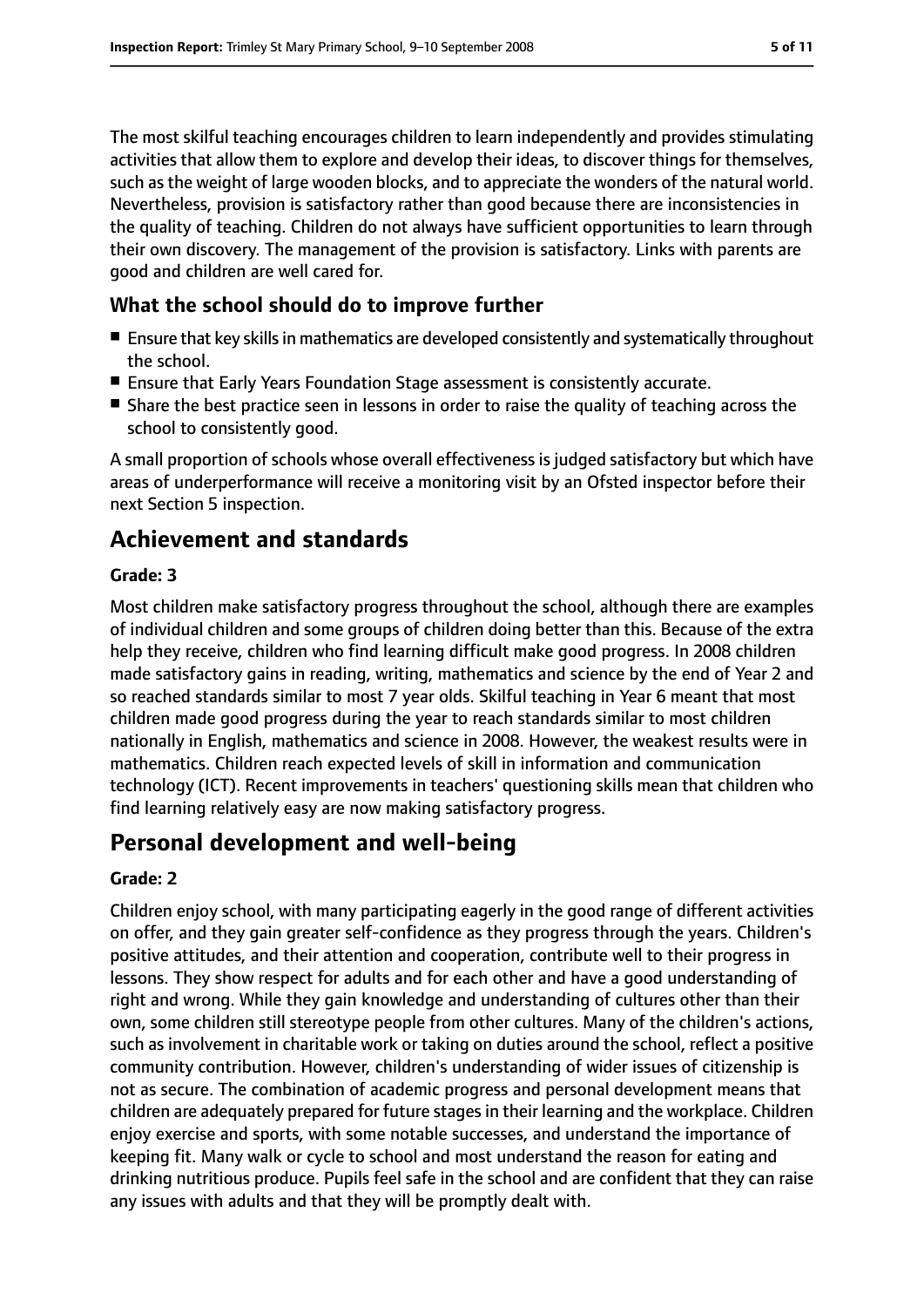# **Quality of provision**

#### **Teaching and learning**

#### **Grade: 3**

Teaching and learning are satisfactory but improving. Relationships between adults and children are positive, which helps to motivate children. Teachers routinely help children to understand what they are going to learn during a lesson. Planning to meet differing needs within a class works reasonably well. The practice of modifying work for children with additional learning needs is well established but this not as secure in the provision for the most able. This is where the headteacher has already made a particularly significant contribution. Because of her leadership, teachers are more often encouraging children to think widely and creatively. As a result, teaching in Years 3 to 6 is becoming more interesting. Nevertheless, the reason why children do not make better than expected progress is because there are still inconsistencies in the challenge and pace of teaching, teachers' expectations and the extent to which marking both celebrates achievement and gives pointers for development.

#### **Curriculum and other activities**

#### **Grade: 3**

The curriculum offers a balanced programme and meets statutory requirements. Good links between English and the humanities add interest for children. Mathematics and science have recently made good connections to develop children's investigative skills. However, provision in mathematics is not as strong as in English or science, although a very recent focus on developing key mathematics skills is beginning to address this. The wide range of stimulating extra-curricular activities, particularly the curriculum-related trips and opportunities to perform in the arts and in sports, enhance pupils' enjoyment of school.

Good opportunities exist for pupils to understand and get involved in the local community, but systems to ensure all pupils have equal access to these is still at an early stage. Resources and programmes for children with additional learning needs are good, contributing to their good progress. Planning for raising the attainment of higher ability pupils has begun and is showing some fruit in the improving achievement of these pupils. The school has increased children's use of ICT since the previous inspection, so it is now satisfactory, and the school has detailed plans in place to improve provision further in the near future.

#### **Care, guidance and support**

#### **Grade: 2**

Required procedures to ensure children's safety are in place. Pastoral care is strong and the school provides extra support for those children in need of extra reassurance. Good links with other schools ease the transition to high school for older children. Effective links with other professionals help staff to provide well for children with additional needs. A small number of parents shared concerns with inspectors about their children's experience of re-organised classes. In spite of this, children told inspectors that they feel secure in school and confident that they have an adult to turn to if they are worried or upset. Systems to check how well each child is doing provide a secure record of progress from Year 1 through to Year 6 and the school is currently seeking to improve them further through more effective use of ICT.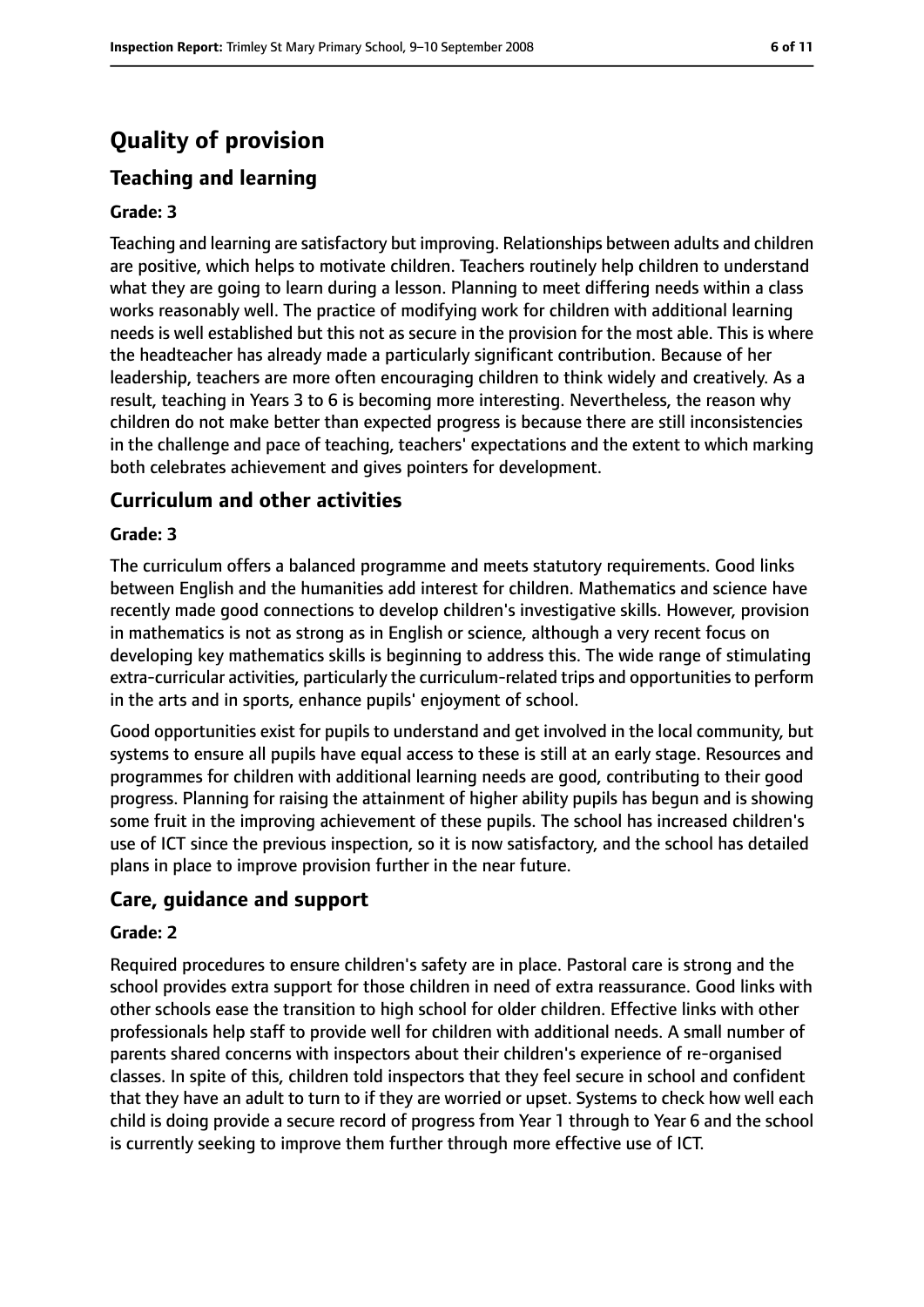#### **Leadership and management**

#### **Grade: 3**

The headteacher has made a rapid and astute assessment of the school's strengths and areas for development. This has led to a good start in improving the school. Her deputy, the governors and subject leaders appreciate her focused approach to school improvement. They are embracing the culture of increased accountability that follows clarity of purpose. Governance is satisfactory because governors are well informed and fully committed to supporting the school with increasingly effective strategies for checking how well it is doing. Increased transparency in determining what the school needs to address and why, is leading to more effective teamwork. As one colleague explained, 'We're all going together now ... the dynamism is here'. There are effective systems for following each child's progress between Years 1 and 6, which inform realistic and increasingly challenging academic targets for children. The momentum for improvement is palpable.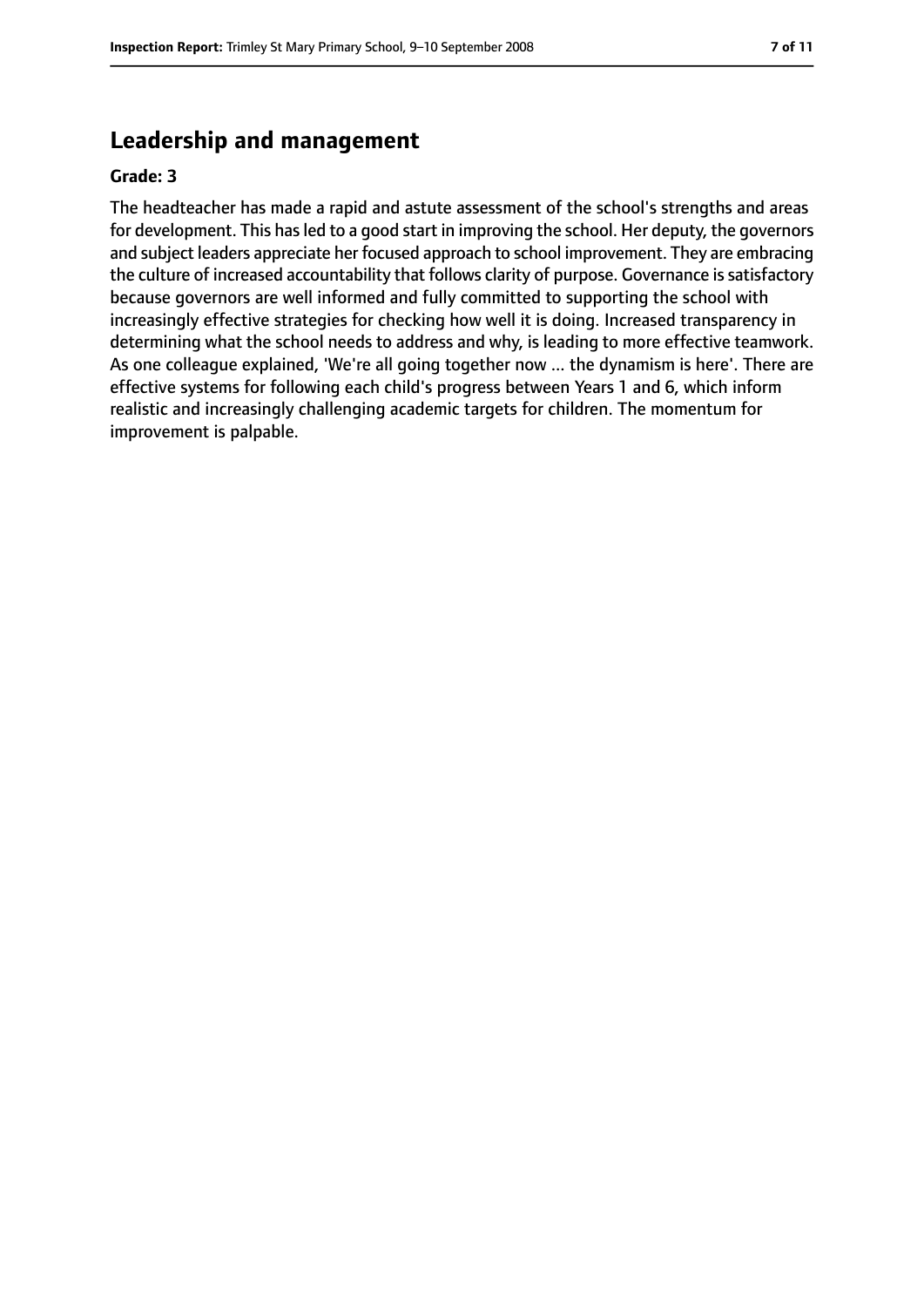**Any complaints about the inspection or the report should be made following the procedures set out in the guidance 'Complaints about school inspection', which is available from Ofsted's website: www.ofsted.gov.uk.**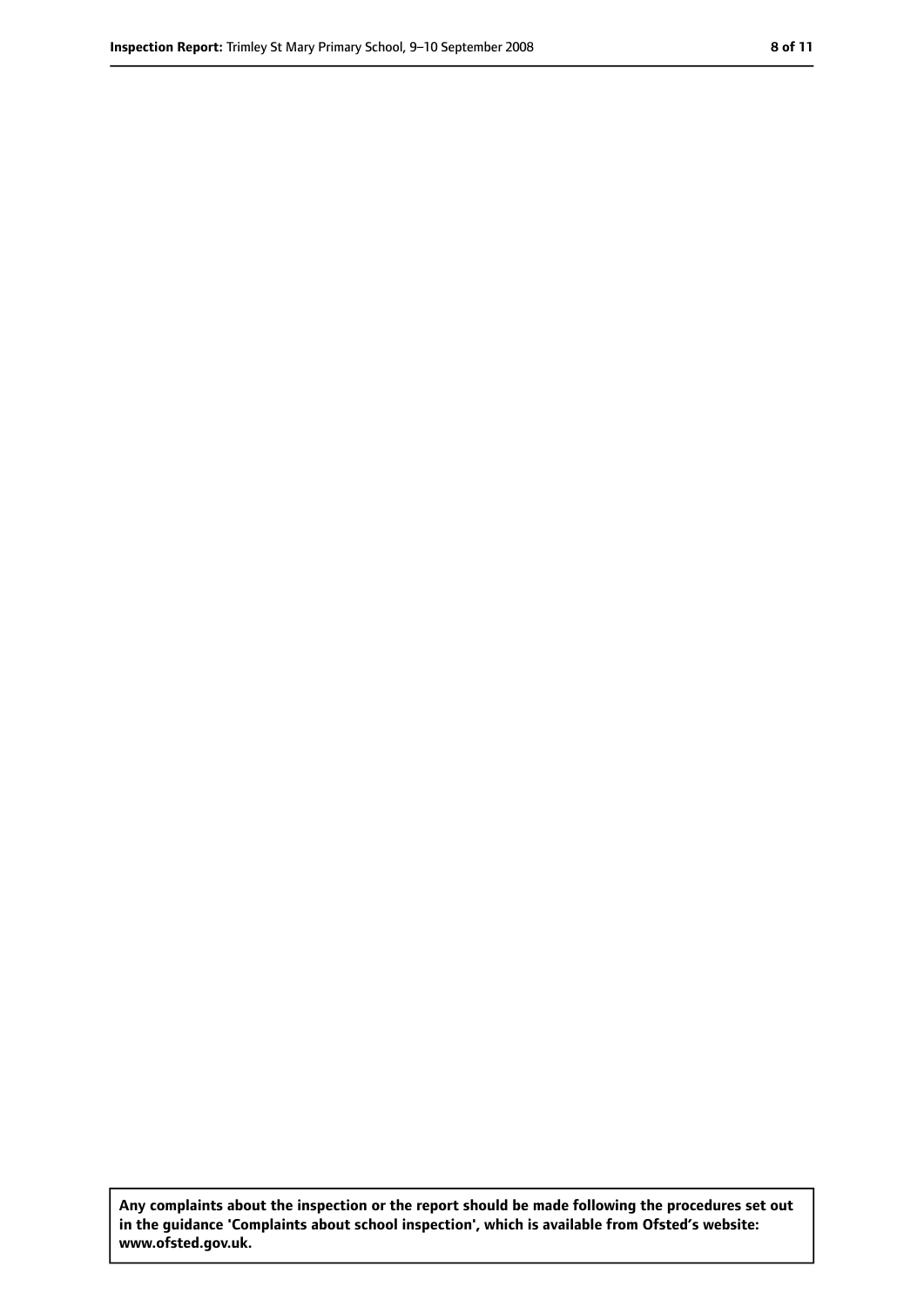# **Inspection judgements**

| Key to judgements: grade 1 is outstanding, grade 2 good, grade 3 satisfactory, and | School  |
|------------------------------------------------------------------------------------|---------|
| arade 4 inadequate                                                                 | Overall |

#### **Overall effectiveness**

| How effective, efficient and inclusive is the provision of<br>education, integrated care and any extended services in meeting the<br>needs of learners? |     |
|---------------------------------------------------------------------------------------------------------------------------------------------------------|-----|
| Effective steps have been taken to promote improvement since the last<br>inspection                                                                     | Yes |
| How well does the school work in partnership with others to promote learners'<br>well being?                                                            |     |
| The capacity to make any necessary improvements                                                                                                         |     |

### **Effectiveness of the Early Years Foundation Stage**

| How effective is the provision in meeting the needs of children in the<br>l EYFS?              |  |
|------------------------------------------------------------------------------------------------|--|
| How well do children in the EYFS achieve?                                                      |  |
| How good are the overall personal development and well-being of the children<br>I in the EYFS? |  |
| How effectively are children in the EYFS helped to learn and develop?                          |  |
| How effectively is the welfare of children in the EYFS promoted?                               |  |
| How effectively is provision in the EYFS led and managed?                                      |  |

#### **Achievement and standards**

| How well do learners achieve?                                                                               |  |
|-------------------------------------------------------------------------------------------------------------|--|
| The standards <sup>1</sup> reached by learners                                                              |  |
| How well learners make progress, taking account of any significant variations<br>between groups of learners |  |
| How well learners with learning difficulties and/or disabilities make progress                              |  |

<sup>&</sup>lt;sup>1</sup>Grade 1 - Exceptionally and consistently high; Grade 2 - Generally above average with none significantly below average; Grade 3 - Broadly average to below average; Grade 4 - Exceptionally low.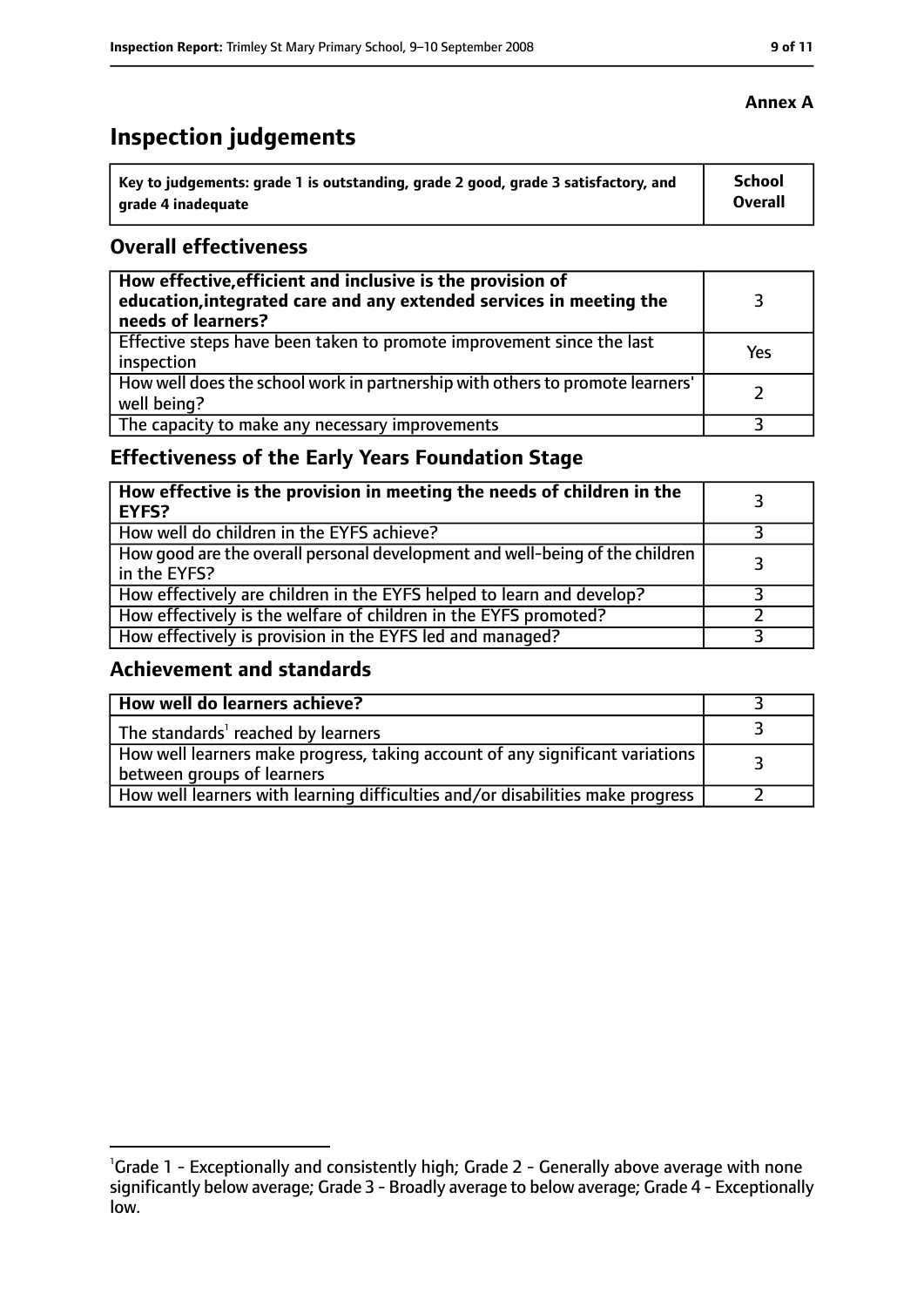# **Personal development and well-being**

| How good are the overall personal development and well-being of the<br>learners?                                 |  |
|------------------------------------------------------------------------------------------------------------------|--|
| The extent of learners' spiritual, moral, social and cultural development                                        |  |
| The extent to which learners adopt healthy lifestyles                                                            |  |
| The extent to which learners adopt safe practices                                                                |  |
| The extent to which learners enjoy their education                                                               |  |
| The attendance of learners                                                                                       |  |
| The behaviour of learners                                                                                        |  |
| The extent to which learners make a positive contribution to the community                                       |  |
| How well learners develop workplace and other skills that will contribute to<br>their future economic well-being |  |

# **The quality of provision**

| How effective are teaching and learning in meeting the full range of<br>learners' needs?              |  |
|-------------------------------------------------------------------------------------------------------|--|
| How well do the curriculum and other activities meet the range of needs and<br>interests of learners? |  |
| How well are learners cared for, quided and supported?                                                |  |

### **Leadership and management**

| How effective are leadership and management in raising achievement<br>and supporting all learners?                                              |     |
|-------------------------------------------------------------------------------------------------------------------------------------------------|-----|
| How effectively leaders and managers at all levels set clear direction leading<br>to improvement and promote high quality of care and education |     |
| How effectively leaders and managers use challenging targets to raise standards                                                                 | 3   |
| The effectiveness of the school's self-evaluation                                                                                               | 3   |
| How well equality of opportunity is promoted and discrimination eliminated                                                                      | 3   |
| How well does the school contribute to community cohesion?                                                                                      | 3   |
| How effectively and efficiently resources, including staff, are deployed to<br>achieve value for money                                          |     |
| The extent to which governors and other supervisory boards discharge their<br>responsibilities                                                  | 3   |
| Do procedures for safequarding learners meet current government<br>requirements?                                                                | Yes |
| Does this school require special measures?                                                                                                      | No  |
| Does this school require a notice to improve?                                                                                                   | No  |